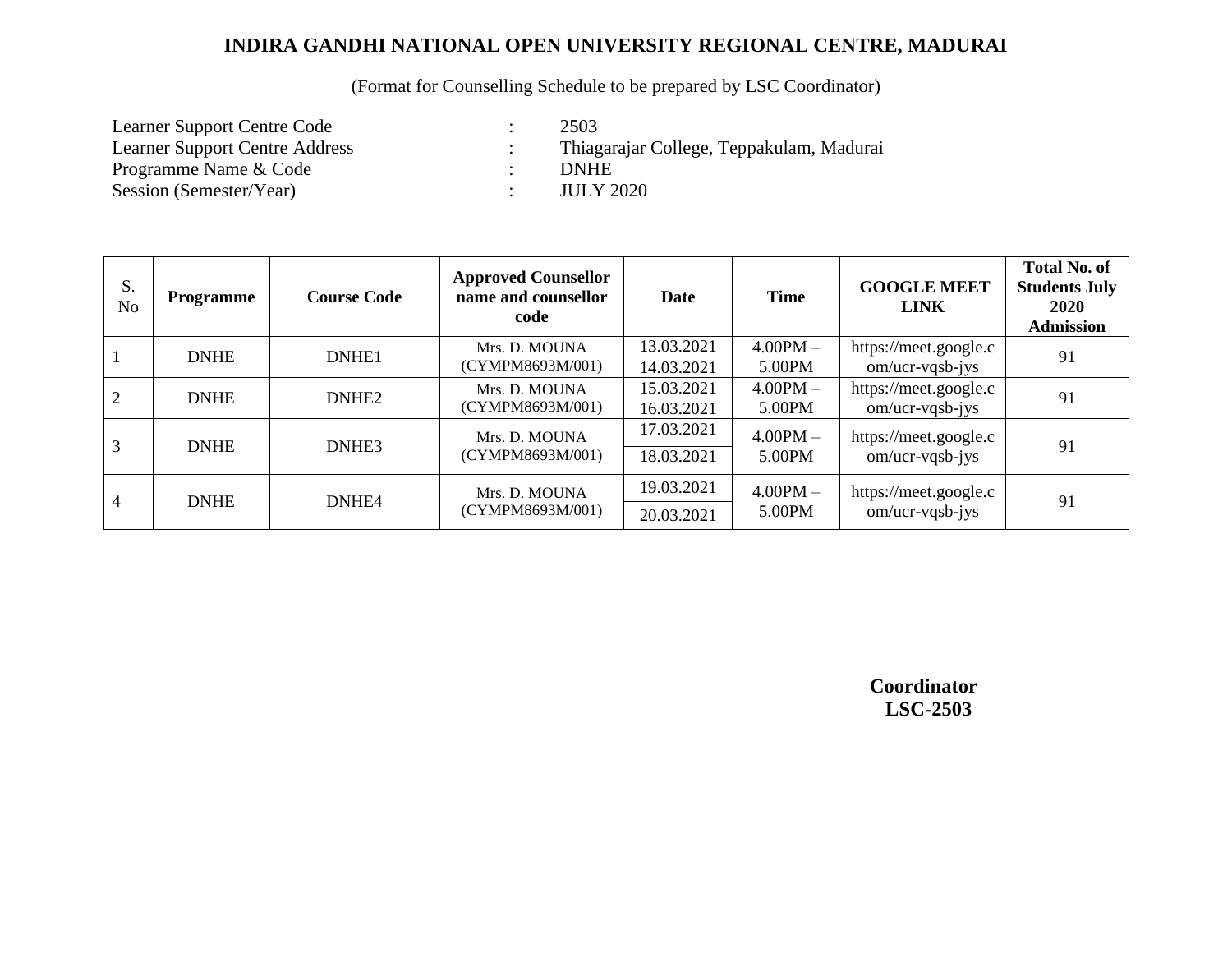(Format for Counselling Schedule to be prepared by LSC Coordinator)

Learner Support Centre Code : 2503<br>Learner Support Centre Address : Thiag

Session (Semester/Year) :

: Thiagarajar College, Teppakulam, Madurai Programme Name & Code : BCOMAF/BCOMFCA/BCOMCAA/BTS (BEGE104), BCOMAF/BTS (FEG2)<br>JULY 2020

| S.<br>N <sub>0</sub> | <b>Programme</b>                                                     | <b>Course Code</b> | <b>Approved Counsellor</b><br>name and counsellor<br>code | Date       | <b>Time</b>       | <b>GOOGLE MEET</b><br><b>LINK</b>         | <b>Total No. of</b><br><b>Students July</b><br>2020<br><b>Admission</b> |
|----------------------|----------------------------------------------------------------------|--------------------|-----------------------------------------------------------|------------|-------------------|-------------------------------------------|-------------------------------------------------------------------------|
|                      | <b>BCOMAF/</b><br><b>BCOMFCA</b> /<br><b>BCOMCAA</b> /<br><b>BTS</b> | BEGE104            | Ms. G. KRISHNA PRIYA<br>(CTHPK1897D/001)                  | 13.03.2021 | 3.00PM-<br>4.00PM | https://meet.google.c<br>om/vbx-gwvb-rmk  | 88                                                                      |
| 2                    | <b>BCOMAF/</b><br><b>BTS</b>                                         | FEG <sub>2</sub>   | Ms. G. KRISHNA PRIYA<br>(CTHPK1897D/001)                  | 21.03.2021 | 3.00PM-<br>4.00PM | https://meet.google.c<br>om/wbj-cxwx-oem- | 80                                                                      |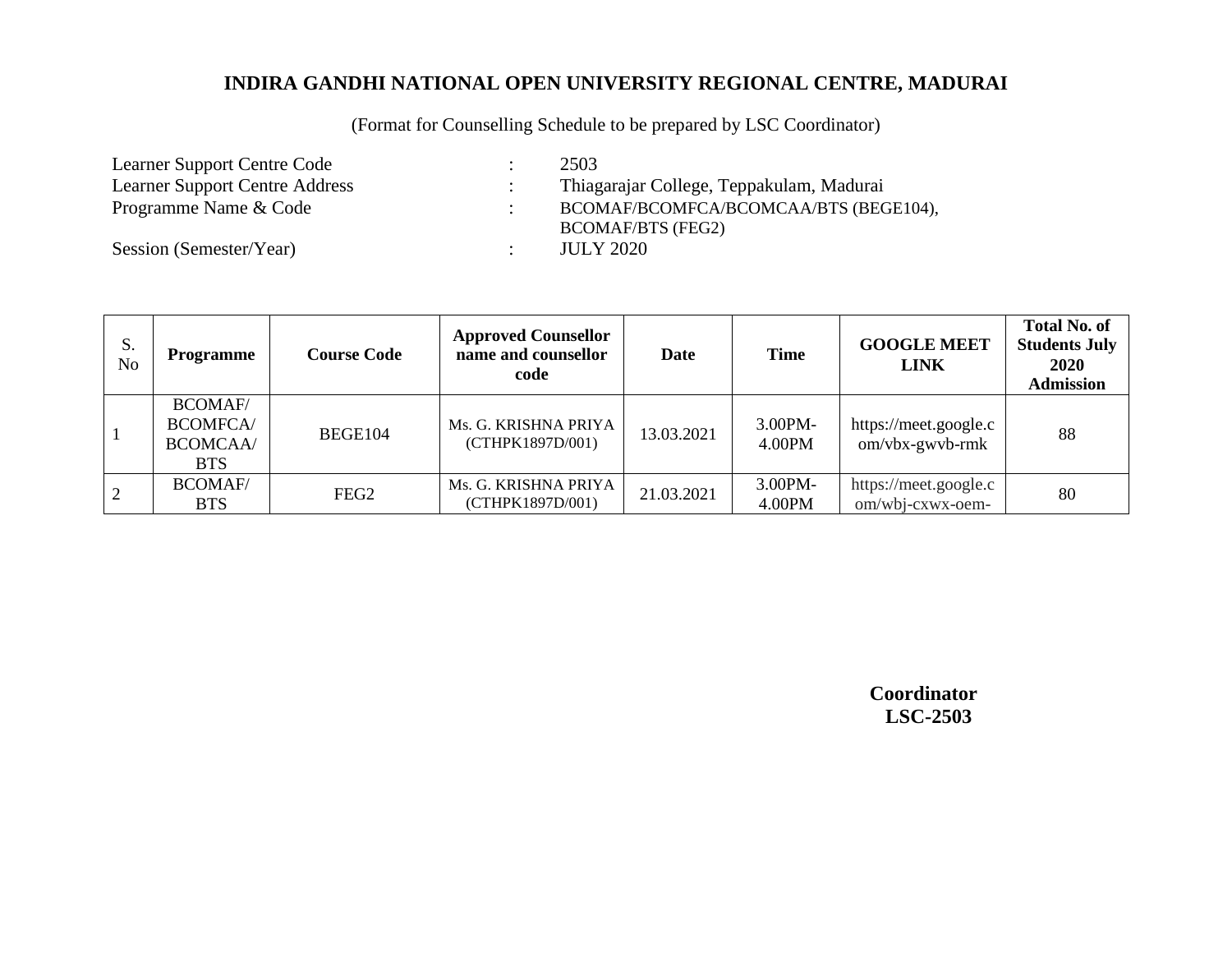(Format for Counselling Schedule to be prepared by LSC Coordinator)

Learner Support Centre Code : 2503<br>Learner Support Centre Address : Thiag Programme Name & Code : Session (Semester/Year) : JULY 2020

: Thiagarajar College, Teppakulam, Madurai<br>: DCE

| S.<br>N <sub>o</sub> | <b>Programme</b>               | <b>Course Code</b> | <b>Approved Counsellor</b><br>name and counsellor<br>code | <b>Date</b>              | <b>Time</b>          | <b>GOOGLE MEET</b><br><b>LINK</b>           | <b>Total No. of</b><br><b>Students July</b><br><b>2020</b><br><b>Admission</b> |
|----------------------|--------------------------------|--------------------|-----------------------------------------------------------|--------------------------|----------------------|---------------------------------------------|--------------------------------------------------------------------------------|
| $\mathbf{1}$         | <b>DCE</b>                     | DCE1               | Mrs. A. RAJESWARI<br>(CJOPR1083D/001)                     | 12.03.2021<br>13.03.2021 | 5.00PM-<br>$6.00$ PM | https://meet.google.c<br>$om/aaj$ -pdhj-brq | 39                                                                             |
| $\overline{2}$       |                                |                    | Mrs. A. RAJESWARI                                         | 12.03.2021               | 7.00PM-<br>8.00PM    | https://meet.google.c<br>om/nxv-tucf-kas    | 36                                                                             |
|                      | <b>DCE</b><br>DCE <sub>2</sub> |                    | (CJOPR1083D/001)                                          | 13.03.2021               |                      |                                             |                                                                                |
| 3                    | <b>DCE</b>                     | DCE <sub>3</sub>   | Mrs. A. RAJESWARI<br>(CJOPR1083D/001)                     | 14.03.2021               | 5.00PM-<br>$6.00$ PM | https://meet.google.c<br>om/kxz-vsux-faj    | 38                                                                             |
|                      |                                |                    |                                                           | 15.03.2021               |                      |                                             |                                                                                |
| $\overline{4}$       | <b>DCE</b>                     | DCE4               | Mrs. A. RAJESWARI                                         | 14.03.2021               | 7.00PM-              | https://meet.google.c                       | 33                                                                             |
|                      |                                |                    | (CJOPR1083D/001)                                          | 15.03.2021               | 8.00PM               | om/edk-wmky-jce                             |                                                                                |
| 5                    | <b>DCE</b>                     | DCE <sub>5</sub>   | Mrs. A. RAJESWARI<br>(CJOPR1083D/001)                     | 16.03.2021               | 5.00PM-<br>6.00PM    | https://meet.google.c<br>om/idw-bpnh-fgf    | 10                                                                             |
|                      |                                |                    |                                                           | 17.03.2021               |                      |                                             |                                                                                |
| 6                    | <b>DCE</b>                     | DCE <sub>6</sub>   | Mrs. A. RAJESWARI<br>(CJOPR1083D/001)                     | 16.03.2021               | 7.00PM-<br>8.00PM    | https://meet.google.c<br>om/hpg-xfms-xdr    | 39                                                                             |
|                      |                                |                    |                                                           | 17.03.2021               |                      |                                             |                                                                                |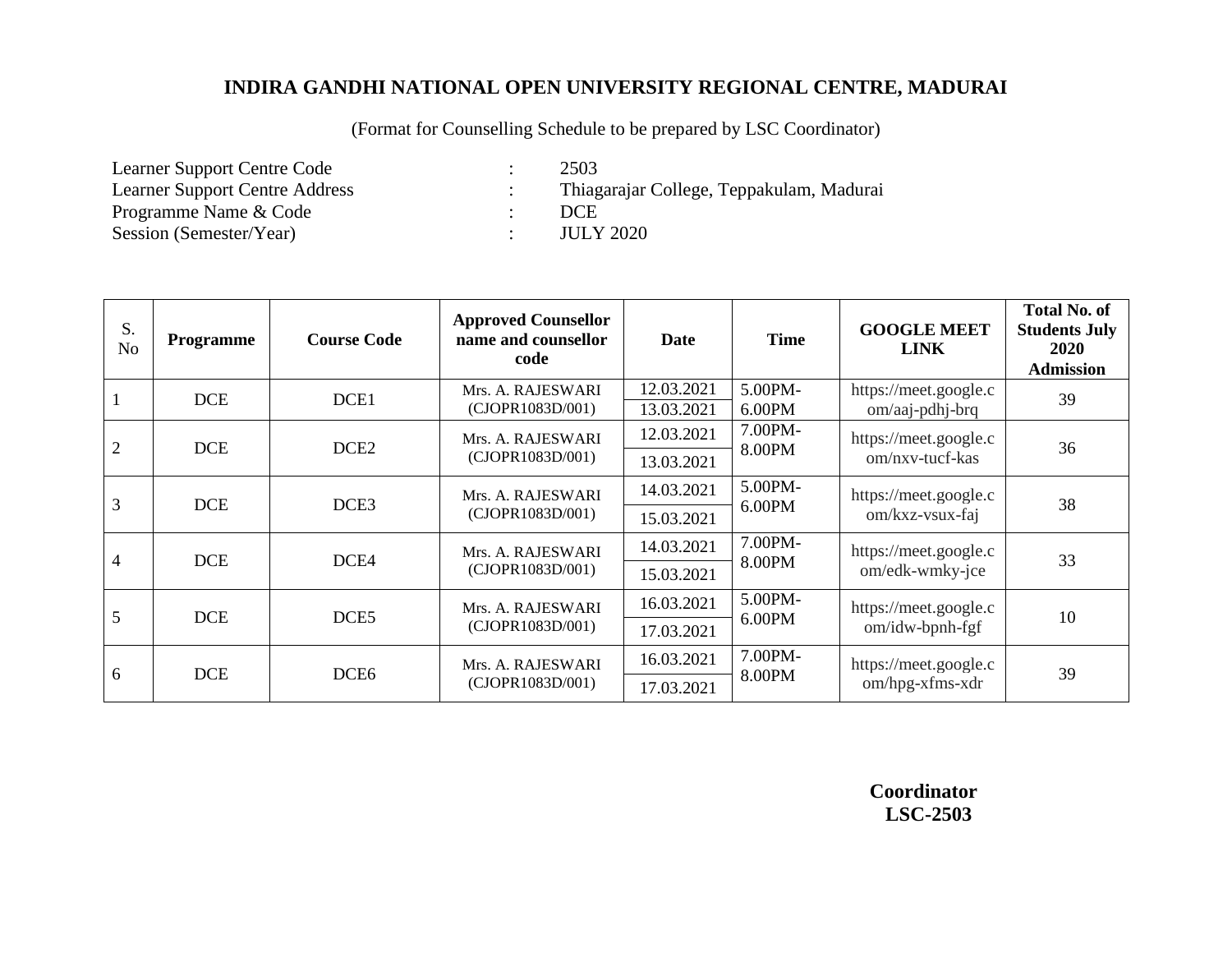(Format for Counselling Schedule to be prepared by LSC Coordinator)

Learner Support Centre Code : 2503<br>Learner Support Centre Address : Thiag Learner Support Centre Address : Thiagarajar College, Teppakulam, Madurai<br>
Programme Name & Code : PGDIBO/MCOM/MCOMFT/MCOMMAFS (IE Session (Semester/Year) : JULY 2020

: PGDIBO/MCOM/MCOMFT/MCOMMAFS (IBO3 to IBO6)

| S.<br>N <sub>0</sub> | Programme                  | <b>Course Code</b> | <b>Approved Counsellor</b><br>name and counsellor<br>code | Date                     | <b>Time</b>          | <b>GOOGLE MEET</b><br><b>LINK</b>        | <b>Total No. of</b><br><b>Students July</b><br><b>2020</b><br><b>Admission</b> |
|----------------------|----------------------------|--------------------|-----------------------------------------------------------|--------------------------|----------------------|------------------------------------------|--------------------------------------------------------------------------------|
|                      | PGDIBO/                    | IBO <sub>3</sub>   | Mr. P. VIJAYASAIRAM<br>(AKEPV9629C/001)                   | 13.03.2021<br>14.03.2021 | $2.00PM -$<br>3.00PM | https://meet.google.c<br>om/kfq-qxpb-xho | 26                                                                             |
| 2                    | MCOM/                      | IBO <sub>4</sub>   | Mr. P. VIJAYASAIRAM<br>(AKEPV9629C/001)                   | 13.03.2021<br>14.03.2021 | 5.00PM-<br>$6.00$ PM | https://meet.google.c<br>om/kfq-qxpb-xho | 26                                                                             |
| 3                    | MCOMFT/<br><b>MCOMMAFS</b> | IBO <sub>5</sub>   | Mr. P. VIJAYASAIRAM<br>(AKEPV9629C/001)                   | 15.03.2021<br>16.03.2021 | $2.00PM -$<br>4.00PM | https://meet.google.c<br>om/kfq-qxpb-xho | 26                                                                             |
| $\overline{4}$       |                            | IBO <sub>6</sub>   | Mr. P. VIJAYASAIRAM<br>(AKEPV9629C/001)                   | 15.03.2021<br>16.03.2021 | 5.00PM-<br>6.00PM    | https://meet.google.c<br>om/kfq-qxpb-xho | 29                                                                             |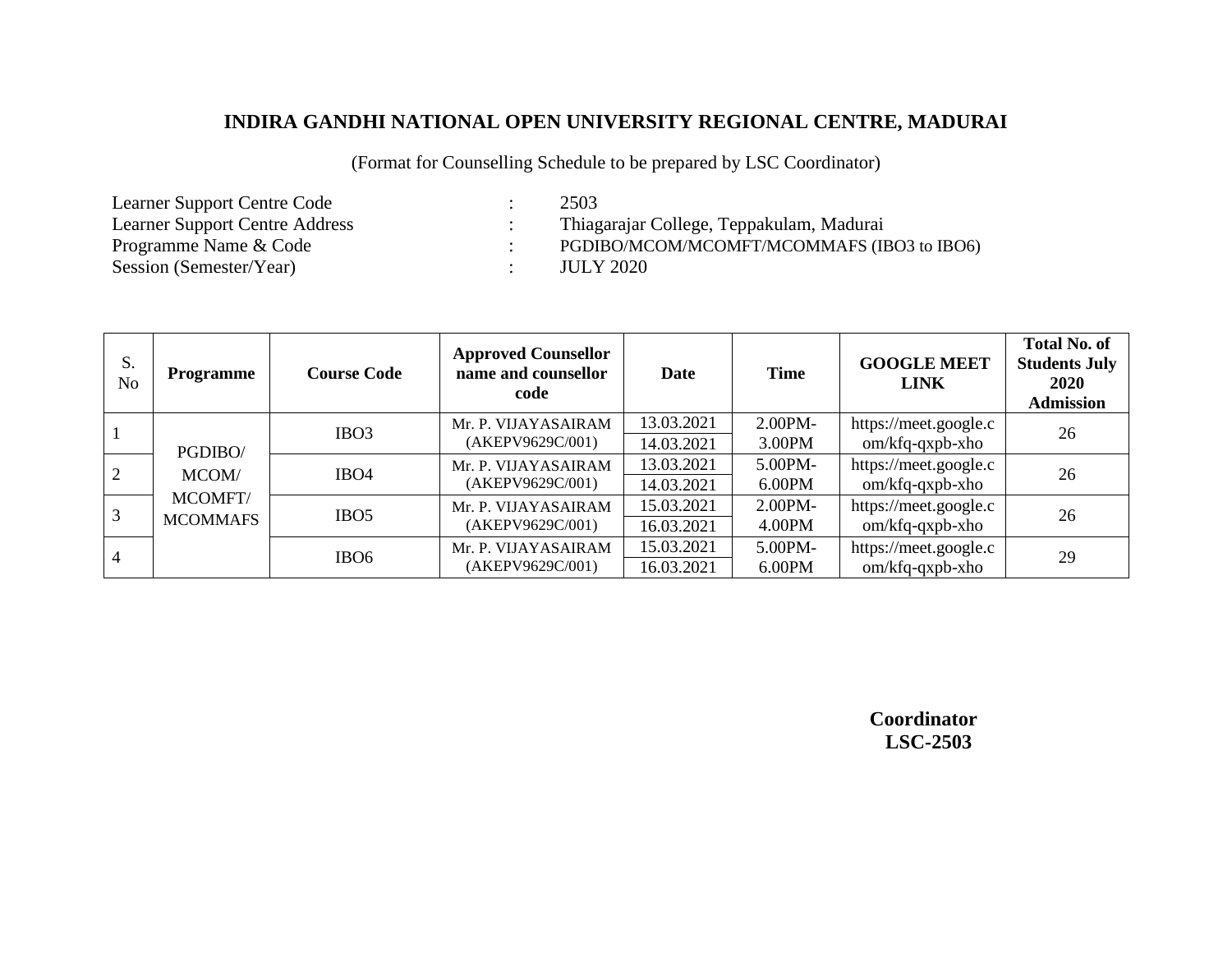(Format for Counselling Schedule to be prepared by LSC Coordinator)

Learner Support Centre Code : 2503<br>Learner Support Centre Address : Thiag Programme Name & Code : MPA Session (Semester/Year) : JULY 2020

: Thiagarajar College, Teppakulam, Madurai

| S.<br>N <sub>o</sub> | <b>Programme</b> | <b>Course Code</b> | <b>Approved Counsellor</b><br>name and counsellor code | Date                     | <b>Time</b>     | <b>GOOGLE</b><br><b>MEET LINK</b>       | <b>Total No. of</b><br><b>Students July</b><br>2020<br><b>Admission</b> |
|----------------------|------------------|--------------------|--------------------------------------------------------|--------------------------|-----------------|-----------------------------------------|-------------------------------------------------------------------------|
|                      | <b>MPA</b>       | MPA11              | DR B DHILIPKUMAR<br>(AKWPD3488M/001)                   | 13.03.2021<br>14.03.2021 | 10.30AM-11.30AM | http://meet.google<br>.com/gta-dana-qid | 25                                                                      |
| 2                    | <b>MPA</b>       | MPA <sub>12</sub>  | DR B DHILIPKUMAR<br>(AKWPD3488M/001)                   | 13.03.2021               | 01.30PM-02.30PM | http://meet.google<br>.com/oob-esmk-    | 25                                                                      |
|                      |                  |                    |                                                        | 14.03.2021               |                 | Q1n                                     |                                                                         |
| 3                    | <b>MPA</b>       | MPA13              | DR B DHILIPKUMAR                                       | 13.03.2021               | 04.00PM-05.00PM | http://meet.google                      |                                                                         |
|                      |                  |                    | (AKWPD3488M/001)                                       | 14.03.2021               |                 | .com/kyd-ocdc-<br>psr-                  | 25                                                                      |